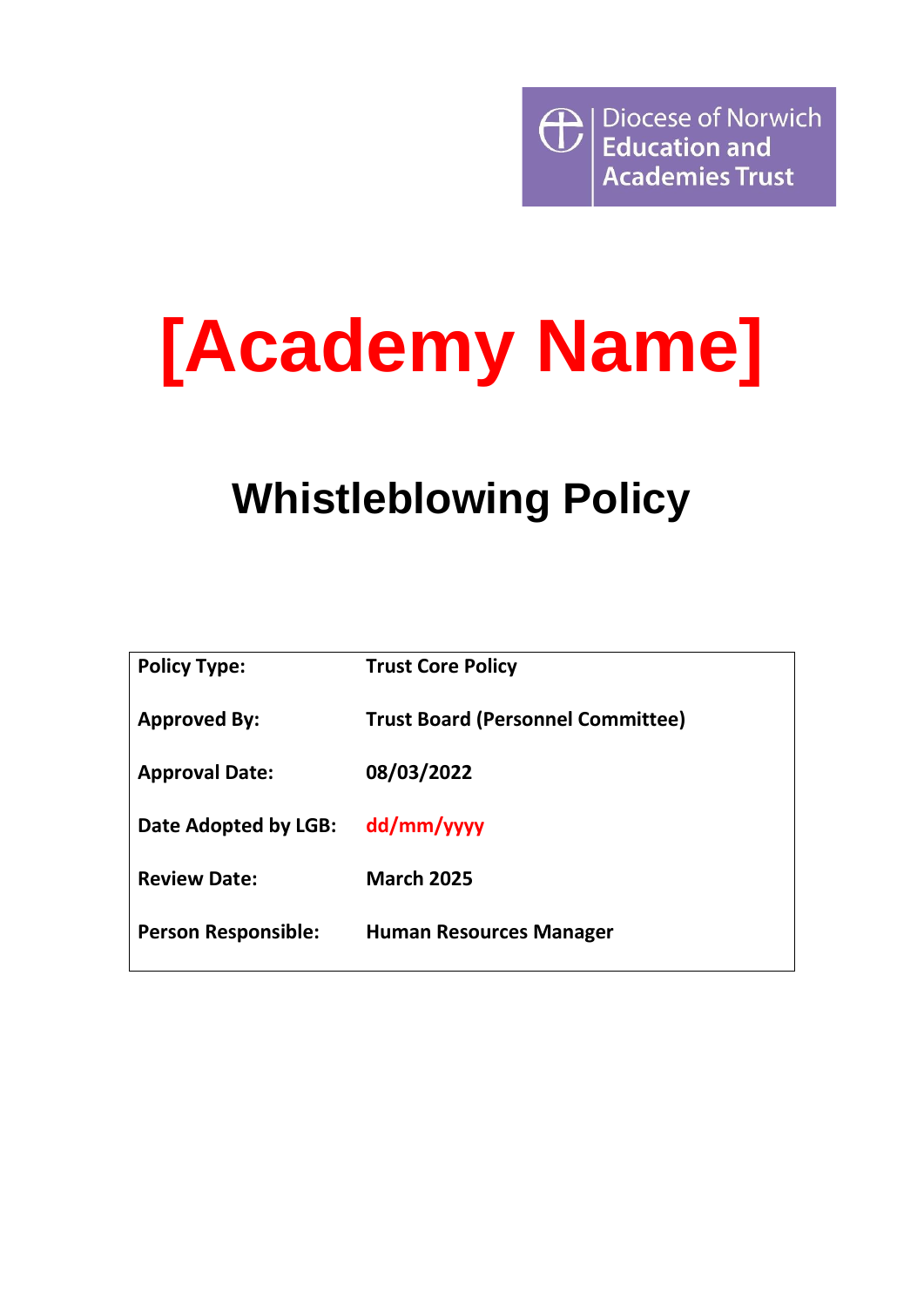# **Summary of Changes**

The model policy has been revised to reflect these changes to the statutory guidance as outlined below.

| Page<br>Ref.                       | <b>Section</b>                     | <b>Amendment</b>                     | Date of<br>Change |
|------------------------------------|------------------------------------|--------------------------------------|-------------------|
| 5                                  | How the<br>Academy<br>will respond | Update contact details for LADO      | Feb 19            |
| 6<br>Links to<br>other<br>policies |                                    | Updated list of policies             | Feb 19            |
|                                    |                                    | Policy reviewed, no updates required | Feb 22            |
|                                    |                                    |                                      |                   |
|                                    |                                    |                                      |                   |
|                                    |                                    |                                      |                   |
|                                    |                                    |                                      |                   |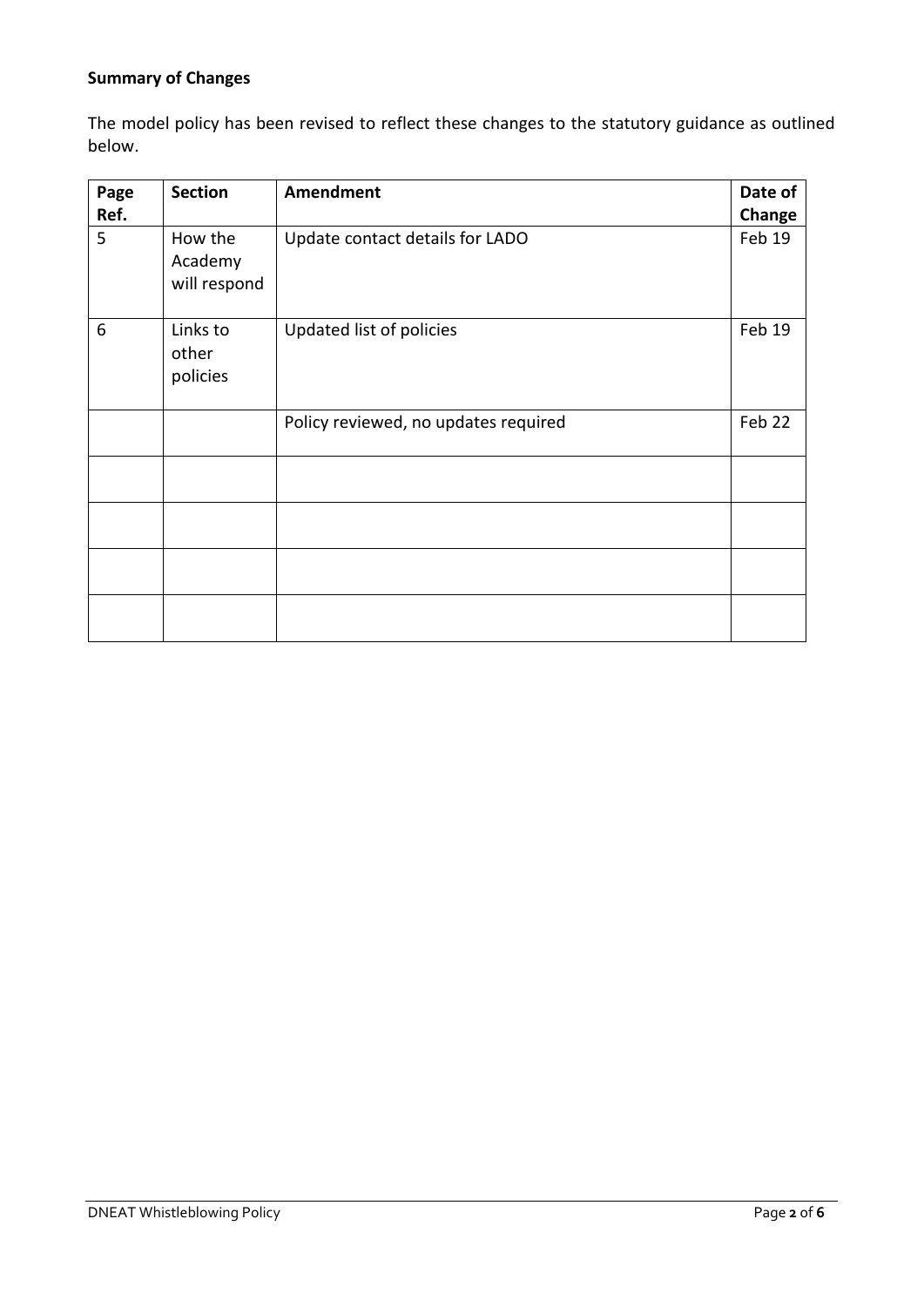#### **Roles and Accountabilities**

The Diocese of Norwich Education and Academies Trust is accountable for all policies across its Academies. All policies whether relating to an individual academy or the whole Trust will be written and implemented in line with our ethos and values as articulated in our prospectus. We are committed to the provision of high-quality education in the context of the Christian values of service, thankfulness and humility where individuals are valued, aspirations are high, hope is nurtured and talents released.

A Scheme of Delegation for each academy sets out the responsibilities of the Local Governing Body and Principal / Head Teacher. The Principal / Head Teacher of each academy is responsible for the implementation of all policies of the Academy Trust.

All employees of the Academy Trust are subject to the Trust's policies.

#### **Policy Statement**

Employees are often the first to realise that there may be something seriously wrong within the academy. They may not express their concerns for fear of harassment or victimisation or because by speaking up they may be considered disloyal to their colleagues or the academy. *N.B. Allegations of child abuse against teachers and other staff and volunteers shoudl be dealt with in accordance with Keeping Children Safe in Education statutory guidance for schools and colleges*

[Academy Name] is committed to the highest possible standards and in line with that commitment and its duties under the terms of the Public Interest Disclosure Act 1998, it will:

- encourage employees and others who have serious concerns about any aspect of the academy's work to voice those concerns;
- recognise that certain cases will have to proceed on a confidential basis;
- enable employees to participate without fear of reprisals;
- enable employees to raise serious concerns within the academy in a constructive and positive way rather than overlook a problem.

# **Aims and Scope of the Policy**

*The Policy:* 

- provides avenues for an employee to raise concerns and receive feedback on any action taken;
- allows employees to take the matter further if they are dissatisfied with the academy's decision;

#### *The Policy does not replace:*

- the academy's complaints procedure;
- its grievance procedure;
- managerial responsibilities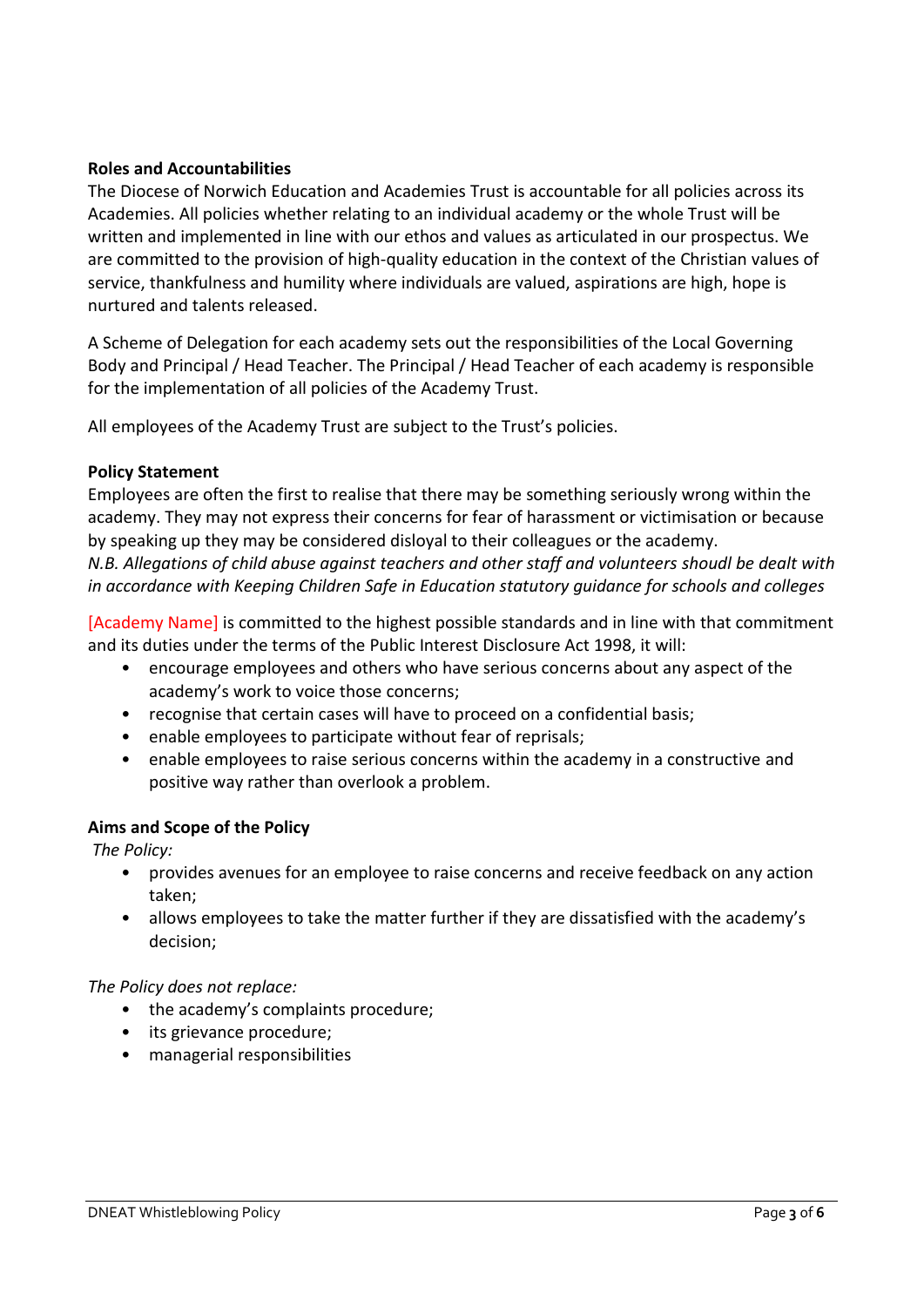*Employees' concerns may be about actions that include:* 

- conduct which is an offence or a breach of law;
- disclosures relating to miscarriages of justice;
- health & safety risks to public or employees;
- damage to the environment;
- unauthorised use of public funds;
- possible fraud and corruption;
- breaches of the academy's Financial Regulations, Standing Orders or policies;
- falling below established professional standards or practices;
- improper or unethical conduct

# **Safeguards**

#### *Harassment or Victimisation*

The academy recognises that the decision to report a concern can be a difficult one to make, not least because of the fear of reprisal from those responsible for malpractice. It will not tolerate harassment or victimisation and will take action to protect an employee when a concern is raised in good faith. (See Bullying, Harassment & Discrimination Policy)

If an employee is the subject of disciplinary or redundancy procedures when they raise their concerns, then those procedures will not automatically be affected. The information provided would be assessed in the light of the new circumstances and a decision taken as to how, if at all, those proceedings should be affected.

# *Confidentiality*

The Trust will endeavour to protect the identity of an employee who raises a concern. However, as a result of the investigation process a statement may be required, as part of the evidence and this will be seen by all parties. Failure to provide such a statement may mean that further action cannot be taken by the Governing Body to address the concern and in some circumstances, the Governing Body may have to disclose the identity of the employee without their consent, although this will be discussed with the employee first

#### *Anonymous Allegations*

Employees are encouraged to put their name to an allegation. Concerns expressed anonymously are much less powerful, but they will be considered at the discretion of the academy. The key factors to be taken into account in these circumstances will be the:

- seriousness of the issues raised;
- credibility of the concern and likelihood of confirming the allegation.

#### *Malicious or Vexatious Allegations*

When an allegation is made in good faith, but is not confirmed by the investigation, no action will be taken against the employee voicing the concern. If, however, an employee makes a malicious or vexatious allegation, disciplinary action may be taken against that employee may be the subject of consideration under the provisions of the academy complaints policy.

#### *Unfounded Allegations*

The employee who raises the concern will be informed that the Local Governing Body deems the matter to be concluded and that it should not be raised again unless new evidence becomes available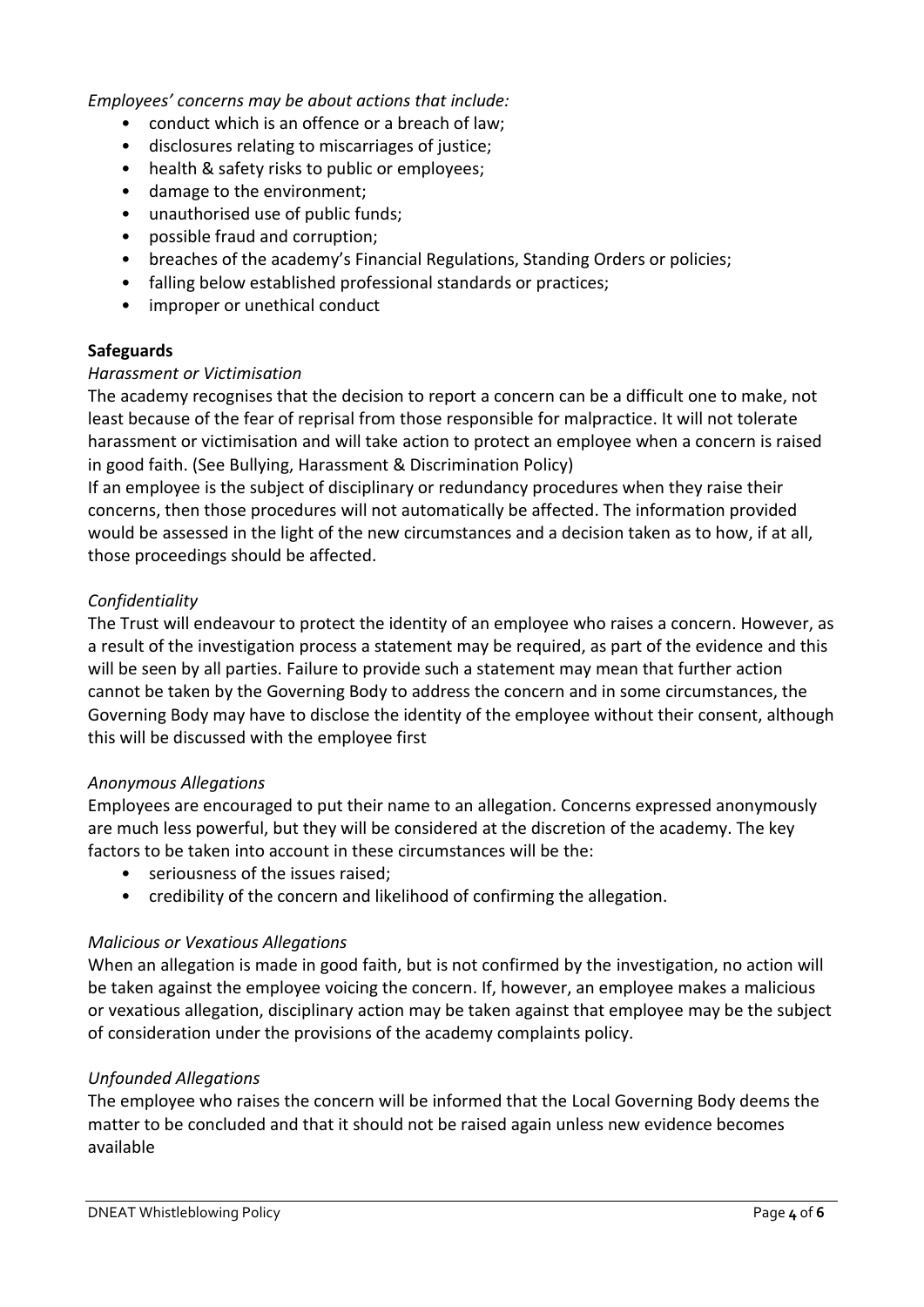# **Procedure**

# *Contact Officers :-*

Employees should initially raise concerns with:

- a) Their Line Manager (in the case of the Headteacher this would be the Chair of Governors). However, this does depend on the seriousness and sensitivity of the issues involved and who is thought to be involved in the matter that concerns them. If the matter is more serious, then any of the following officers should be contacted
- b) Their Head of Department
- c) The Headteacher (if the issue is with the Chair of Governors or member of the Local Governing Body)
- d) The Chair of Governors (if the issue is with the Headteacher)

If an employee is contemplating raising a concern under the Whistleblowing policy they may wish to discuss with their Trade Union or professional adviser in the first instance. It is important that all staff and volunteers feel able to raise concerns about poor or unsafe practice and such concerns are addressed sensitively in accordance with agreed whistle-blowing procedures including raising awareness of NSPCC Whistle-blowing helpline 0800 028 0285; Where there are local specific procedures (e.g. Social Services procedures) then these local specific procedures will apply. (See Safeguarding Policy)

Concerns are better raised in writing and should incorporate relevant information about specific incidents. The background and history of the concern including names, dates and places where possible and the reason why employees are particularly concerned about certain situations should also be provided. If an employee is unable to express their concerns in writing, then they can contact the appropriate officer by telephone or arrange to meet them.

The earlier a concern is expressed the easier it will be to take appropriate action.

Although employees are not expected to prove the validity of an allegation, they will need to demonstrate to the appropriate officer contacted that there are sufficient grounds for raising the concern.

# **How the Academy Will Respond**

The action taken by the academy will depend on the nature of the concern. The matters raised may be:

- Resolved without the need for investigation
- Investigated internally;
- Referred to the police / social services / The LADO (Local Area Designated Officer ) [Norfolk](http://www.norfolklscb.org/wp-content/uploads/2015/04/LADO-Guidance-on-Allegations-Against-Persons-who-work-with-Children-Safer-Version.docx) [Suffolk](https://www.suffolkscb.org.uk/assets/Working-with-Children/How-to-Make-a-Referral/LSCB-LADO-Leaflet-2017.pdf)
- Referred to the Diocese of Norwich Education and Academies Trust Chief Executive Officer
- Referred to the External Auditor; or
- Form the subject of an independent inquiry.

In order to protect individuals and the academy, initial enquiries will be made to decide whether an investigation is appropriate and, if so, what form it should take. Concerns or allegations, which fall under the scope of specific procedures (e.g. Social Services), will be referred for consideration under those procedures.